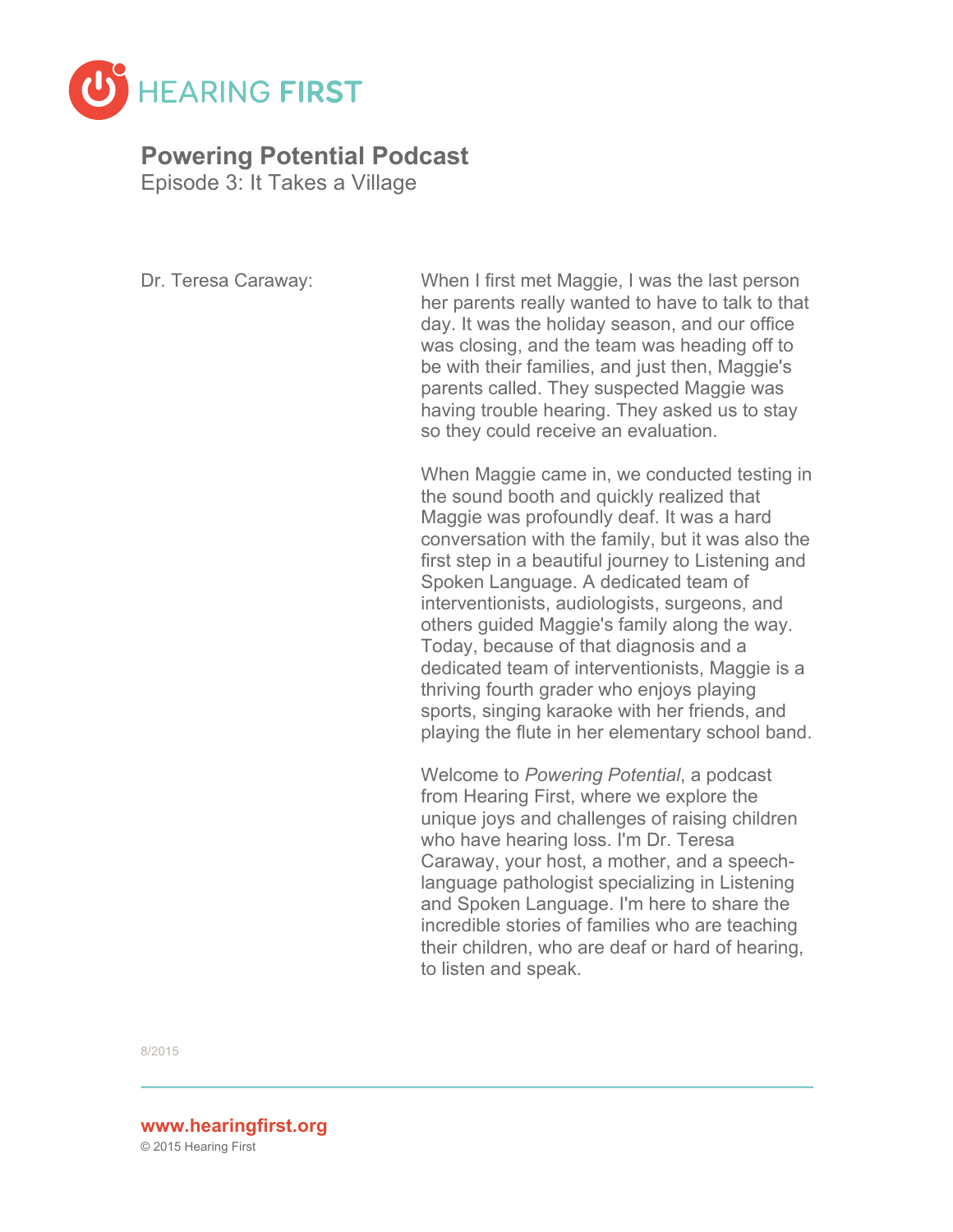

Finding out that your child has hearing loss may come as a surprise. At times, you may feel isolated and uncertain of what to do. I want to assure you that you are not alone. Not only are there vibrant communities of families who have taken their children on the path to listening and speaking, but on the road there, you'll find professionals such as audiologists, teachers, pediatricians, therapists, nurses and doctors, and more who are well-prepared to help you and your child on your journey.

In this episode, we'll talk to parents about how they built the right support team for their children as they learned to listen and speak. For many parents who are just finding out what is possible for their child with hearing loss, connecting with other families on the journey can be a huge turning point.

Mercedes wasn't sure what the future would hold for her son Kevin after his diagnosis, so she visited a school for children who are deaf. At that school, they had a classroom for children with cochlear implants, and for Mercedes, hearing a child who was deaf listening and speaking— well, that was the moment that changed everything.

So you're finding out about cochlear implants and that there's technology available so that Kevin can learn to listen and talk, and so, for the first time, you see a child that's deaf listening and talking. What was that child doing and saying, and what was the interaction that you observed?

Mercedes: O.K., **actually… she [was talking] to me about the implants, so she [said],** "And we have here a group of kids that… got implanted. They're in another program because **[they're]**

8/2015

**<sup>2</sup> www.hearingfirst.org**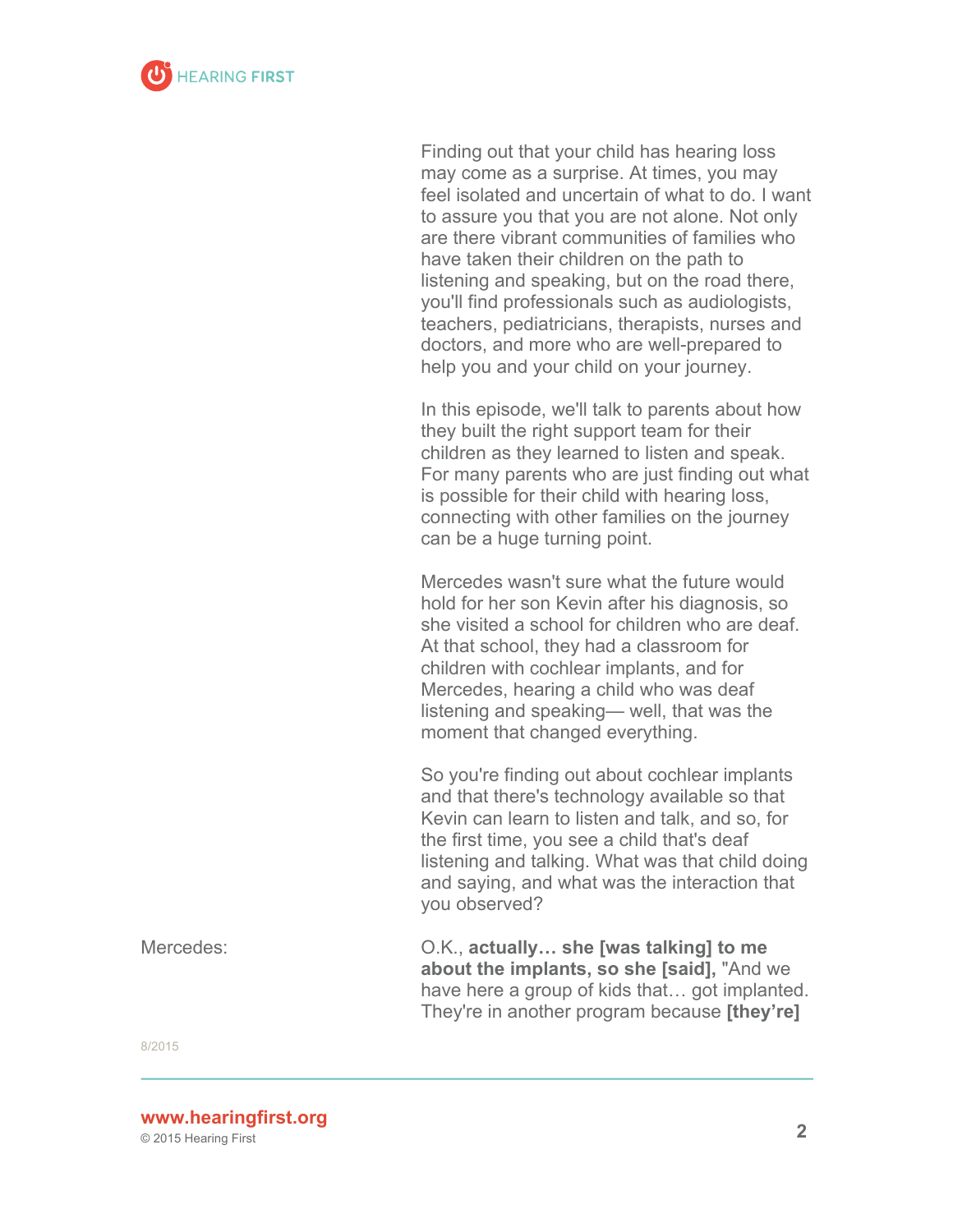

learning to speak." So she took me actually to the group, and I saw... But **[they're]** all little, so a lot of them, they're still working on the speech. But she introduced me to this family mother, father was a Spanish speaker but **also [an]** English speaker— and I met them. So I met them, and he was so nice and the lady also, she was really nice. But one night, we were waiting in the living room...

Dr. Caraway: The waiting room?

Mercedes: Waiting area.

Dr. Caraway: Waiting area?

Mercedes: … Waiting area and **[the little boy]** was running all over, and his dad called him in Spanish. He told him, "Ven acá les." He'd say that, "Ven acá." And he went right away, **but when the daddy [said], "Ven acá," he [started] talking** to him in Spanish, and also the kid responded to him. I think he was telling him about something, **he [wanted] a car** or something. So I hear him talking, so for me, I had to turn my head, and I start talking to him, so he [says], "Oh, hi, how are you?" So he was kind of shy, but the dad came and approached, **and he [said],** "Talk to her. Talk to her." **And he [said], "Hola." He [said], "Hola." I [said], "Oh** my God, this is amazing." I was so excited to see.

> When I saw first to the class, I didn't really see them interact so much, yeah, but not really interacting. But this time, I was interacting with him. So for me, that's why it's so important when I see a family that they wanna go in through this new path, I tell them, "Meet my kids. Talk to them. Spend time with them. Don't ask me. Just go and observe. If you wanna ask

8/2015

**<sup>3</sup> www.hearingfirst.org**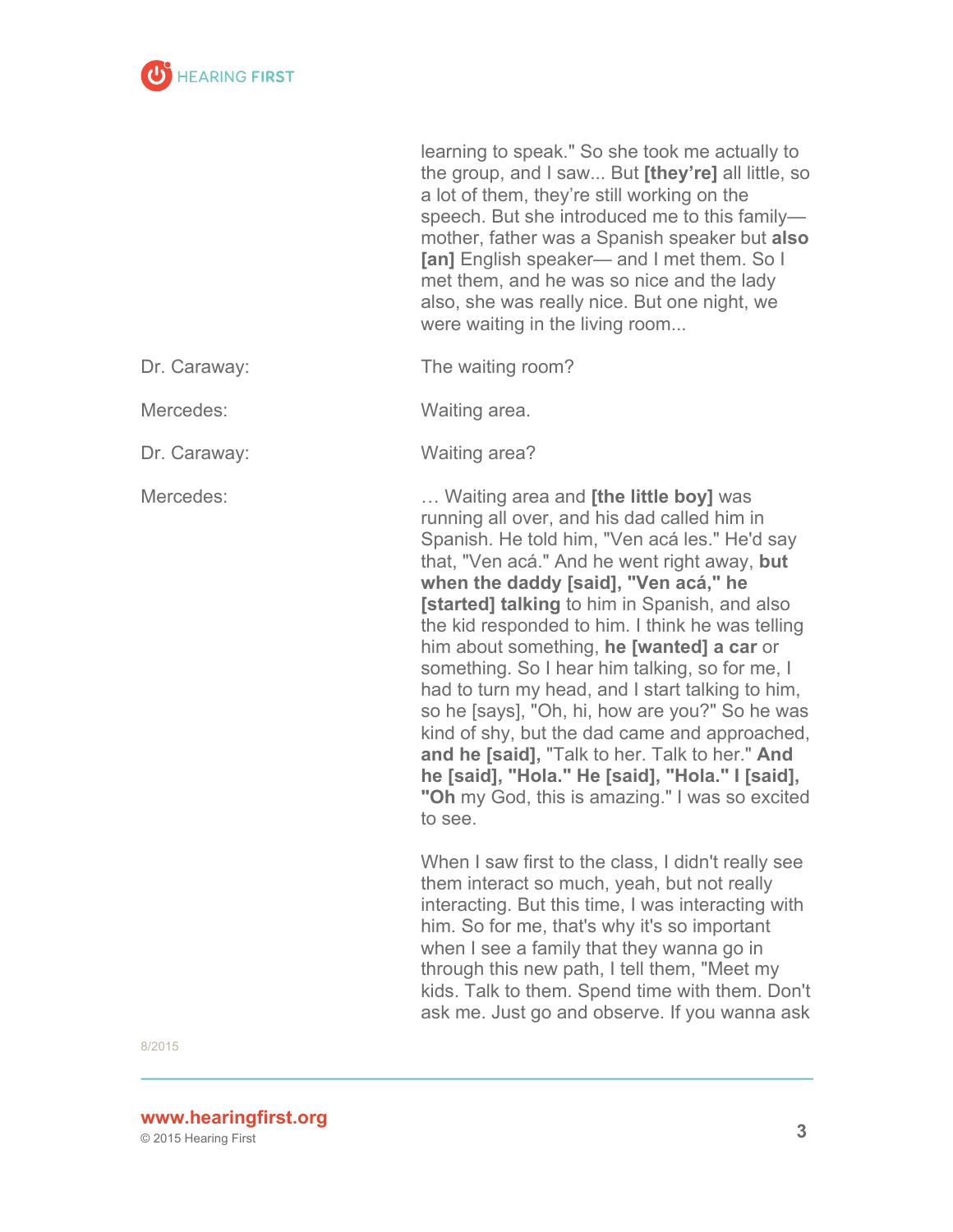

questions, go, go ahead, go ahead." **Because [that's]** what is for me, made me to decide to do this for my son. For me, it wasn't easy, but to see this kid, it really made me see this differently. There is hope. O.K., my son could do the same thing like this kid.

| Dr. Caraway: | Right. |
|--------------|--------|
|--------------|--------|

Mercedes: Maybe a lot of other parents, we are afraid to ask because we think maybe it's dumb, any questions, but I think it's not dumb… dumb to ask questions. We gotta ask anything it is. Even if you think it's a dumb question, you have to ask, because in part, we understand that. Because sometimes I see, I see parents that they don't want to ask because, I don't know, they don't feel comfortable. And even when I see moms going through that time, like myself already went through that emotional… talking about emotional things, some feelings, it's O.K. It's O.K. to cry, it's O.K. to feel what you feel. You're upset, it's O.K.

Dr. Caraway:  $\qquad \qquad$  I will never know what it's like to be a mom, to have to receive that news about their baby. I can have great empathy. I can share the journey as a professional, but I don't really know what that's like, and that's why parents and professionals need to be good partners.

> Yes, parents and professionals need to be good partners, but finding the people who will be on your team, when you don't even know the name of the game, can be tricky.

Fiona's parents, Matthew and Sarah, both have professional backgrounds that gave them insight into the kinds of medical and educational resources they would need to tap into. Still, it was a learning curve.

8/2015

**<sup>4</sup> www.hearingfirst.org**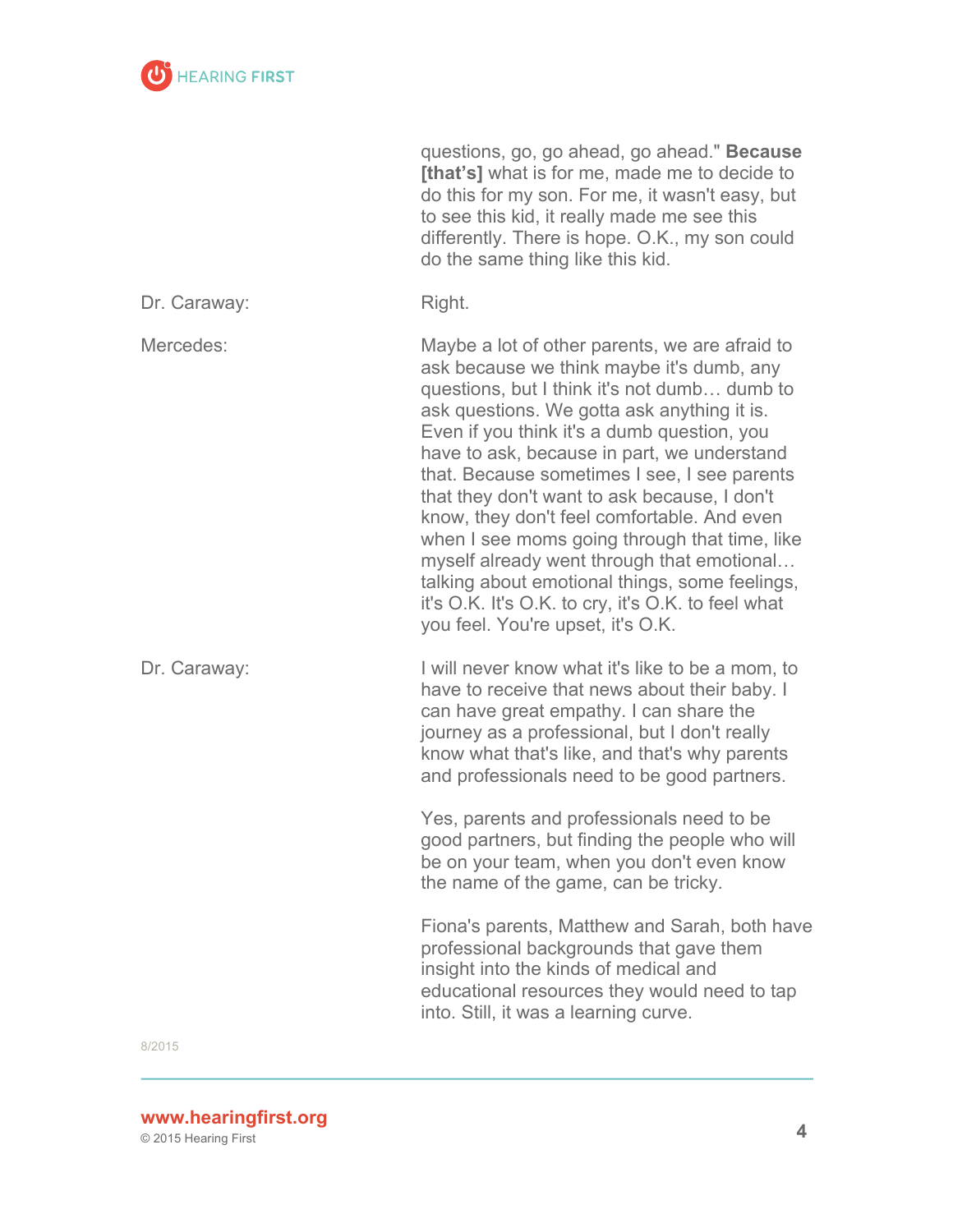

|              | What were the types of professionals that were<br>on your team that joined you along your<br>journey?                                                                                                                                                                                                                                                                                                                                                                                                                                                                                                                                                                                                                                                                                                                        |
|--------------|------------------------------------------------------------------------------------------------------------------------------------------------------------------------------------------------------------------------------------------------------------------------------------------------------------------------------------------------------------------------------------------------------------------------------------------------------------------------------------------------------------------------------------------------------------------------------------------------------------------------------------------------------------------------------------------------------------------------------------------------------------------------------------------------------------------------------|
| Sarah:       | In the beginning, there were audiologists to<br>help us make the diagnosis. Then there were<br>speech and language pathologists, specifically<br>ones who were certified in auditory verbal<br>therapy or Listening and Spoken Language.<br>And there were, at the center, there's also like<br>an educational coordinator who's given us a lot<br>of good advice, especially as we've come down<br>to the IEP things. You know, the surgeon,<br>obviously, who still we see him once a year.<br>Actually our pediatricians, when she was a little<br>baby, were  I think it wasn't something that<br>they'd really been through before, but they<br>were really supportive, too. They were helping<br>us also with other, whatever, my breastfeeding<br>problems and just trying to get through that first<br>year of life. |
| Matthew:     | It's a very people-oriented profession, and you<br>just meet so many great people along the way,<br>and they've all been just really excellent.                                                                                                                                                                                                                                                                                                                                                                                                                                                                                                                                                                                                                                                                              |
| Dr. Caraway: | So that's the pediatric audiologist who made<br>the confirming diagnosis of Fiona's hearing<br>loss. Then, there's the surgeon who placed<br>Fiona's cochlear implants. When Fiona got<br>home from the hospital, her early<br>interventionist set up weekly sessions with a<br>speech-language pathologist who was certified<br>in Listening and Spoken Language or LSL. The<br>LSL professional works as much with Matthew<br>and Sarah as they do with Fiona because<br>parents are their child's first and best teacher.                                                                                                                                                                                                                                                                                                 |
|              | In LSL intervention, parents learn to<br>incorporate LSL strategies throughout their<br>daily life, so that they can teach their child                                                                                                                                                                                                                                                                                                                                                                                                                                                                                                                                                                                                                                                                                       |

## **<sup>5</sup> www.hearingfirst.org**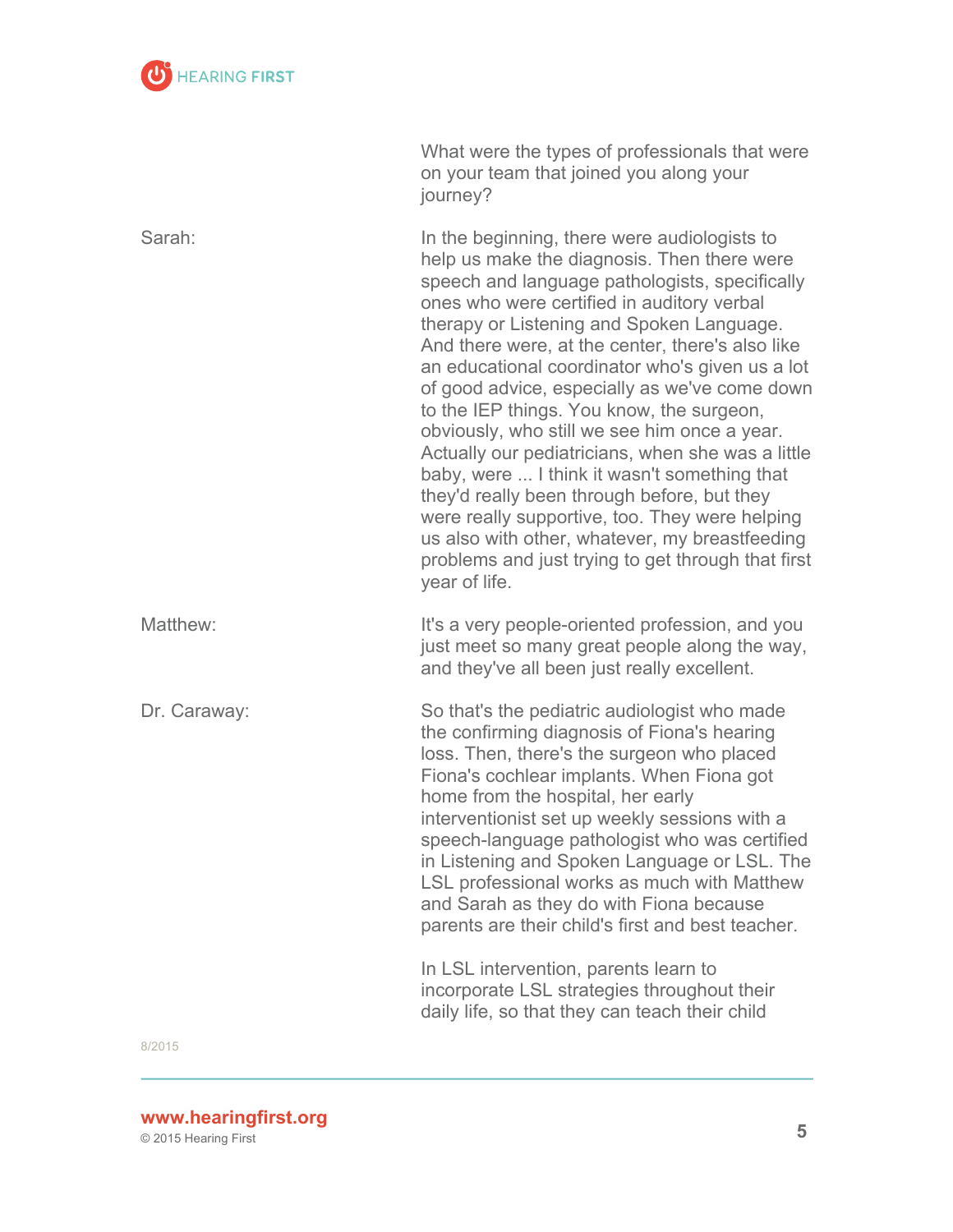

|              | spoken language through listening. Now,<br>Matthew and Sarah were able to connect with<br>highly qualified speech-language pathologists<br>and teachers and get going on the LSL journey<br>right away.                                                                                                                                                                                                                                                                                                                                                                                                                                                                                                                                                                                                                                                                                         |
|--------------|-------------------------------------------------------------------------------------------------------------------------------------------------------------------------------------------------------------------------------------------------------------------------------------------------------------------------------------------------------------------------------------------------------------------------------------------------------------------------------------------------------------------------------------------------------------------------------------------------------------------------------------------------------------------------------------------------------------------------------------------------------------------------------------------------------------------------------------------------------------------------------------------------|
|              | But for other families, the path isn't as straight-<br>forward. Ketty felt like her daughter Nura was<br>not making progress towards developmental<br>milestones in the way that she should be.<br>Remember, it had taken some time to get<br>confirmation of Nura's diagnosis.                                                                                                                                                                                                                                                                                                                                                                                                                                                                                                                                                                                                                 |
|              | So when that evaluation to leave early<br>intervention to enter preschool, what were her<br>skills like at that point?                                                                                                                                                                                                                                                                                                                                                                                                                                                                                                                                                                                                                                                                                                                                                                          |
| Ketty:       | Very limited. The recommendations were very<br>strong. She really needs a place that<br>specializes in hearing loss and that could<br>address those skills like  Really, her<br>communication was so limited. This is a child<br>who was almost 3 and could use two-word<br>phrases, and they were not easily understood.<br>Then when she engaged in more, sort of like a<br>jargon kind of language, it was very broken, it<br>was not easily understood, and she would<br>become frustrated. But the worst part was, I<br>was permanently frustrated. I became the<br>mother who was usually angry, because I'm<br>like, "But repeat it, repeat it." I was so harsh in<br>that sense at that beginning because I was<br>like, "What am I not doing? What is it that is<br>going on? What is it that I don't know that Nura<br>cannot move forward the way that would have<br>been expected?" |
| Dr. Caraway: | Those feelings of frustration and sadness are<br>very common. For parents who are doing all<br>they can for their child but the pieces haven't<br>fallen into place yet, it's perfectly normal to feel                                                                                                                                                                                                                                                                                                                                                                                                                                                                                                                                                                                                                                                                                          |

**<sup>6</sup> www.hearingfirst.org**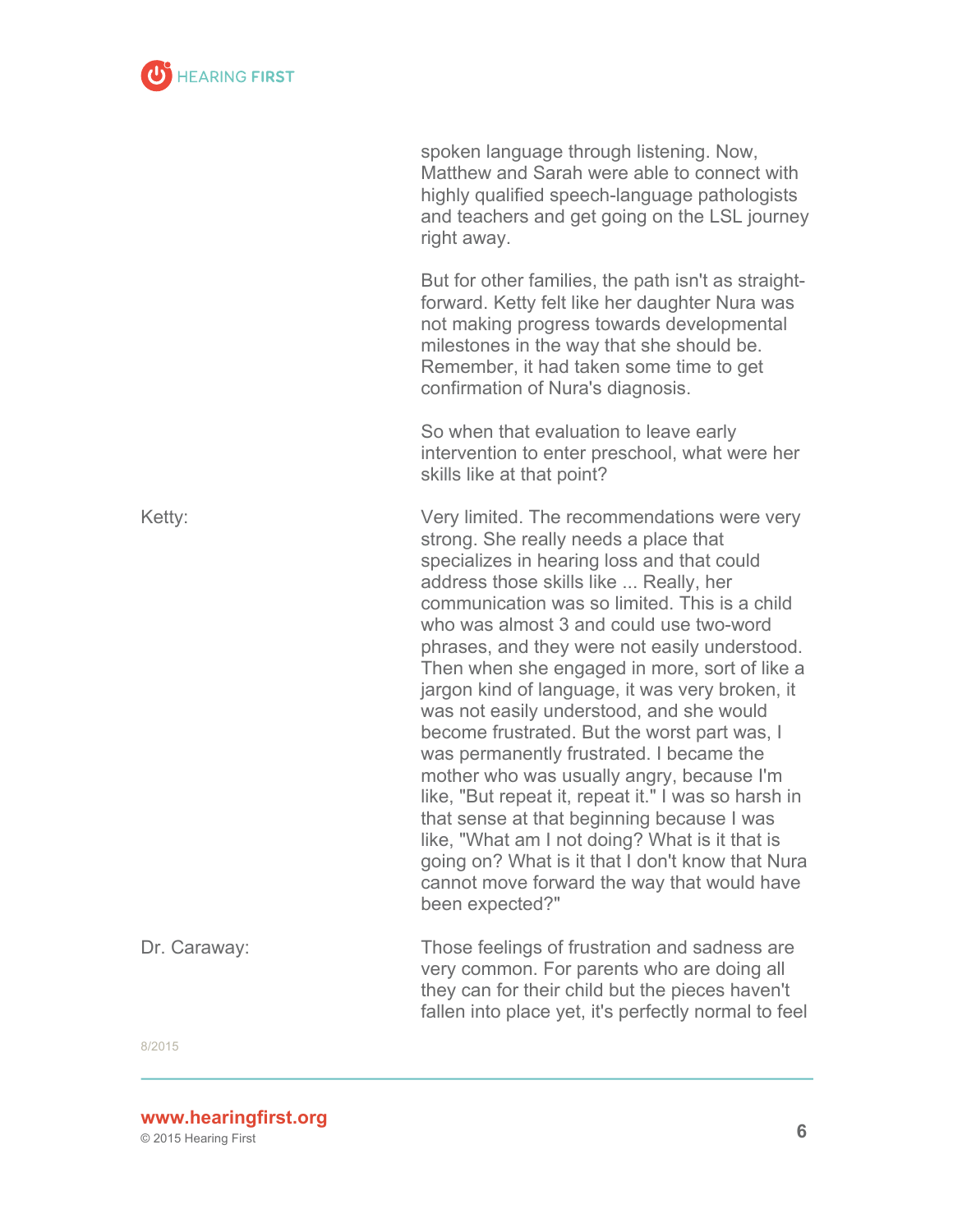

|              | discouraged. Ketty is a wonderful, caring<br>mother, and she pushed on in her search for<br>help. When Nura was about to transition into<br>preschool, Ketty discovered Listening and<br>Spoken Language.                                                                                                                                                                                                                                                                                                                                                                                                                                                                                                                                                                                                                   |
|--------------|-----------------------------------------------------------------------------------------------------------------------------------------------------------------------------------------------------------------------------------------------------------------------------------------------------------------------------------------------------------------------------------------------------------------------------------------------------------------------------------------------------------------------------------------------------------------------------------------------------------------------------------------------------------------------------------------------------------------------------------------------------------------------------------------------------------------------------|
| Ketty:       | They do something called oral-auditory<br>approach. They teach your child to listen<br>properly, and the speech, the way they work<br>with it, is from approach of hearing loss. And<br>I'm like, I didn't know that existed. I have done<br>a lot of research here, I guess I did the wrong<br>type of research here. And she gave me the<br>name, the number, and that's when I first<br>visited in 2009. I was able, in addition to the<br>visit, to look through the two-sided mirrors on<br>how the approach to therapy was, and then the<br>guilt surely gripped me because as I said,<br>that's not what the speech therapist has been<br>doing with my daughter. What did I do? I didn't<br>find the right therapy. She's never gonna learn<br>to talk typically. Her speech was very limited<br>even at that time. |
| Dr. Caraway: | So you have some delays you're gravely<br>concerned about, and she starts preschool,<br>and you find a place that you say, as she<br>transitions, that you're matched up with<br>individuals who have a significant history and<br>experience of working with children who are<br>deaf, to teach Listening and Spoken Language.<br>You start watching through a two-way mirror,<br>and what do you see that's happening<br>differently?                                                                                                                                                                                                                                                                                                                                                                                     |
| Ketty:       | The complete approach from the clinician,<br>number one, noticing that during, yes, regular                                                                                                                                                                                                                                                                                                                                                                                                                                                                                                                                                                                                                                                                                                                                 |

speech intervention, they are consistently working with localizing ... I didn't know that's the word at that time. I noticed that they were always sitting differently, in regards to the

8/2015

**<sup>7</sup> www.hearingfirst.org**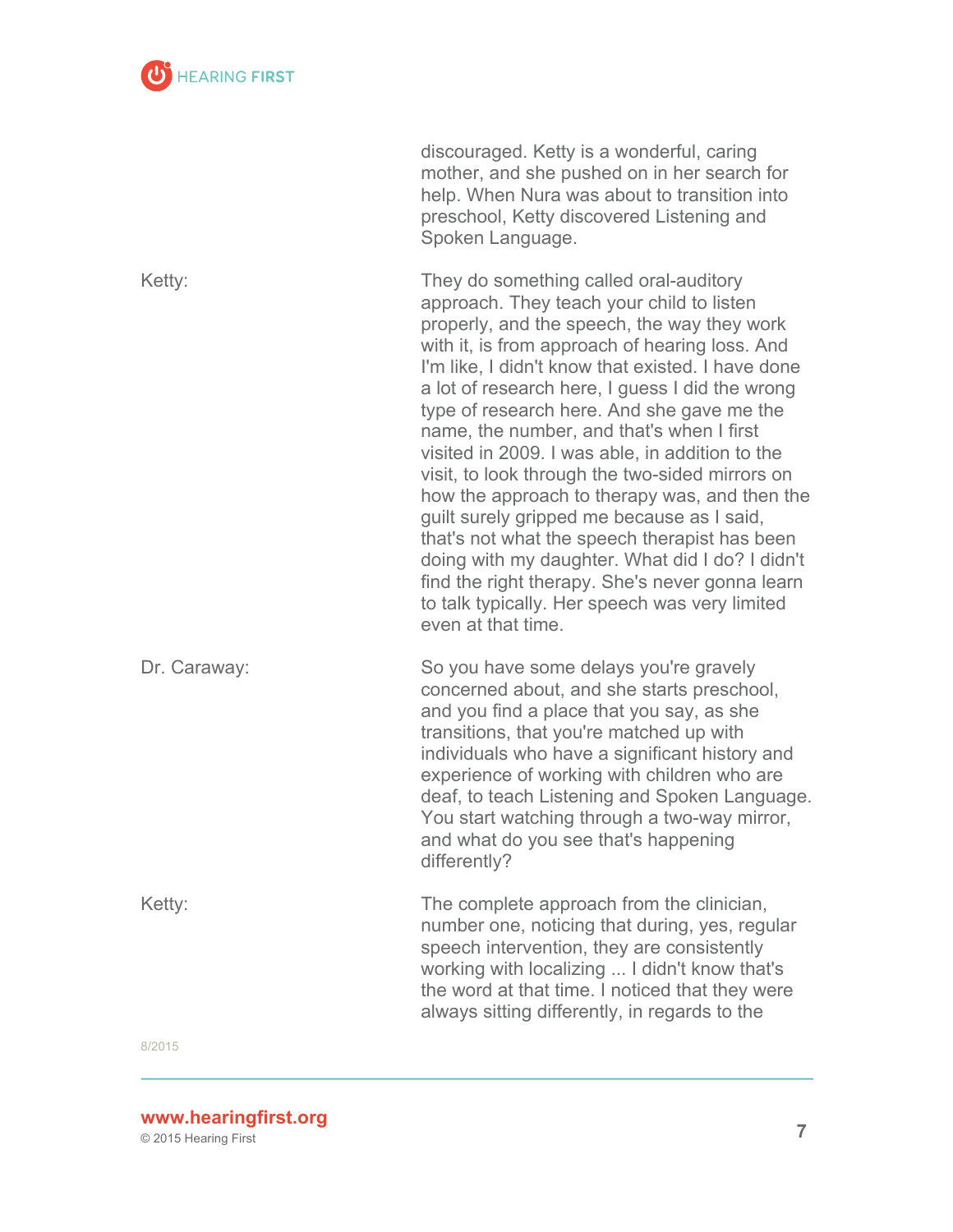

|              | position of a child, different angles. They would<br>cover their mouths, either with their hands or a<br>little screen, so the children wouldn't see their<br>mouths and immediately rely on lip-reading. I<br>was like, "What? What is she doing?" It's<br>explaining to me, "Oh, it's so that the child<br>doesn't rely on the movement of the lips to<br>understand what is being said. This child is at<br>another stage. At first, yes, you want to show<br>movement through the mouth to help them<br>imitate how you move your lips, et cetera, but<br>this is about them listening." |
|--------------|----------------------------------------------------------------------------------------------------------------------------------------------------------------------------------------------------------------------------------------------------------------------------------------------------------------------------------------------------------------------------------------------------------------------------------------------------------------------------------------------------------------------------------------------------------------------------------------------|
|              | So during the entire session, there's always a<br>focus on listening, not just imitating, so you'll<br>get better at pronunciation. But relying on what<br>you listen to become better and understand<br>better, that was the first thing that really was<br>very striking to me, like, "Oh, this is-                                                                                                                                                                                                                                                                                        |
| Dr. Caraway: | This is different.                                                                                                                                                                                                                                                                                                                                                                                                                                                                                                                                                                           |
| Ketty:       | so different."                                                                                                                                                                                                                                                                                                                                                                                                                                                                                                                                                                               |
| Dr. Caraway: | Finding experienced speech-language<br>pathologists and teachers of the deaf who are<br>certified in Listening and Spoken Language<br>made a huge difference for Nura. As children<br>get older, you'll find that different kinds of<br>professionals will come into your life and<br>become a part of your journey. Matthew and<br>Sarah are building new kinds of partnerships<br>now that Fiona is transitioning into a<br>mainstream school.                                                                                                                                             |
| Matthew:     | Her teachers in the preschool setting right now,<br>in nursery school, excuse me, and then the<br>new staff that's gonna be accepting her into the<br>public school, they were all so excellent. It's a<br>very people-oriented profession, and you meet                                                                                                                                                                                                                                                                                                                                     |

**<sup>8</sup> www.hearingfirst.org**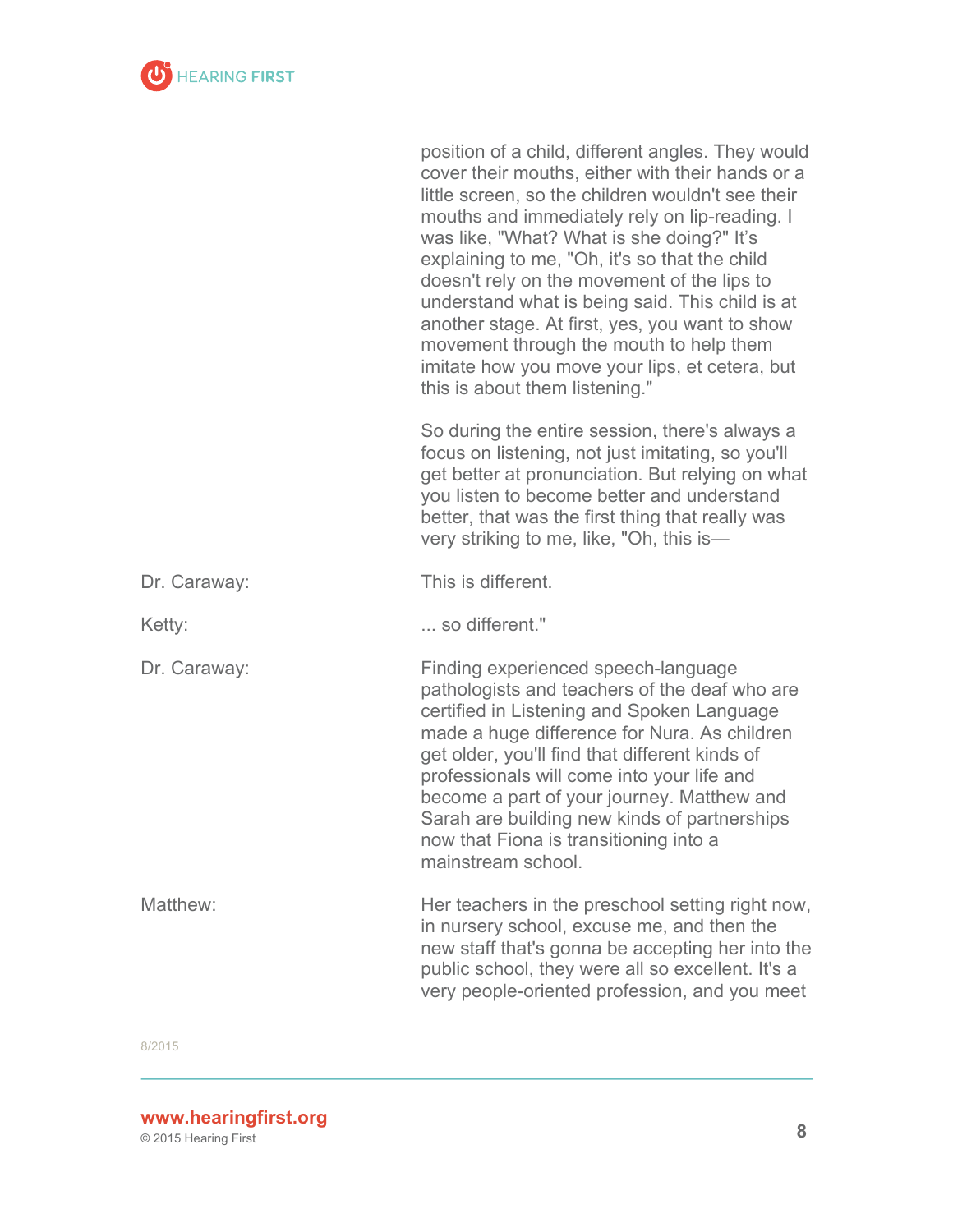

|              | so many great people along the way. They've<br>all been just really excellent.                                                                                                                                                                                                                                                                                                                                                                                                                                                           |
|--------------|------------------------------------------------------------------------------------------------------------------------------------------------------------------------------------------------------------------------------------------------------------------------------------------------------------------------------------------------------------------------------------------------------------------------------------------------------------------------------------------------------------------------------------------|
| Dr. Caraway: | Along the way, did you ever meet a<br>professional who wasn't so helpful? Don't<br>name them, but what did they do or say that<br>wasn't so helpful?                                                                                                                                                                                                                                                                                                                                                                                     |
| Matthew:     | I can't think of any. That's not to say that<br>maybe that person doesn't exist somewhere in<br>the world, but every interaction I've had with<br>any of the professionals have just been<br>positive and just really professional. It seems<br>like everybody in the field that I've met is<br>dedicated, is highly qualified, and just really<br>cares about people.                                                                                                                                                                   |
| Dr. Caraway: | Yeah, I think as a professional sitting here in<br>the conversation, I'm a person, I have to<br>remember, I chose this, and families didn't<br>chose this. I recognize that I'm a person that in<br>your wildest dreams, you never thought you<br>would have to meet or have in your lives. But I<br>think what the message I hear you saying is<br>that the people you're gonna meet along the<br>way are genuinely going to care about your<br>child and about you as a family, and even<br>though you don't know them yet, they will. |
| Sarah:       | Yes, definitely.                                                                                                                                                                                                                                                                                                                                                                                                                                                                                                                         |
| Matthew:     | Absolutely.                                                                                                                                                                                                                                                                                                                                                                                                                                                                                                                              |
| Dr. Caraway: | It always takes a village to raise a child. In the<br>case of a child with hearing loss who is on the<br>path to listening and speaking, that village just<br>happens to be a little bigger. Know that<br>wherever you happen to be on the journey,<br>doctors, speech-language pathologists,<br>teachers, and other families are out there<br>ready to embrace your child and help them                                                                                                                                                 |

**<sup>9</sup> www.hearingfirst.org**